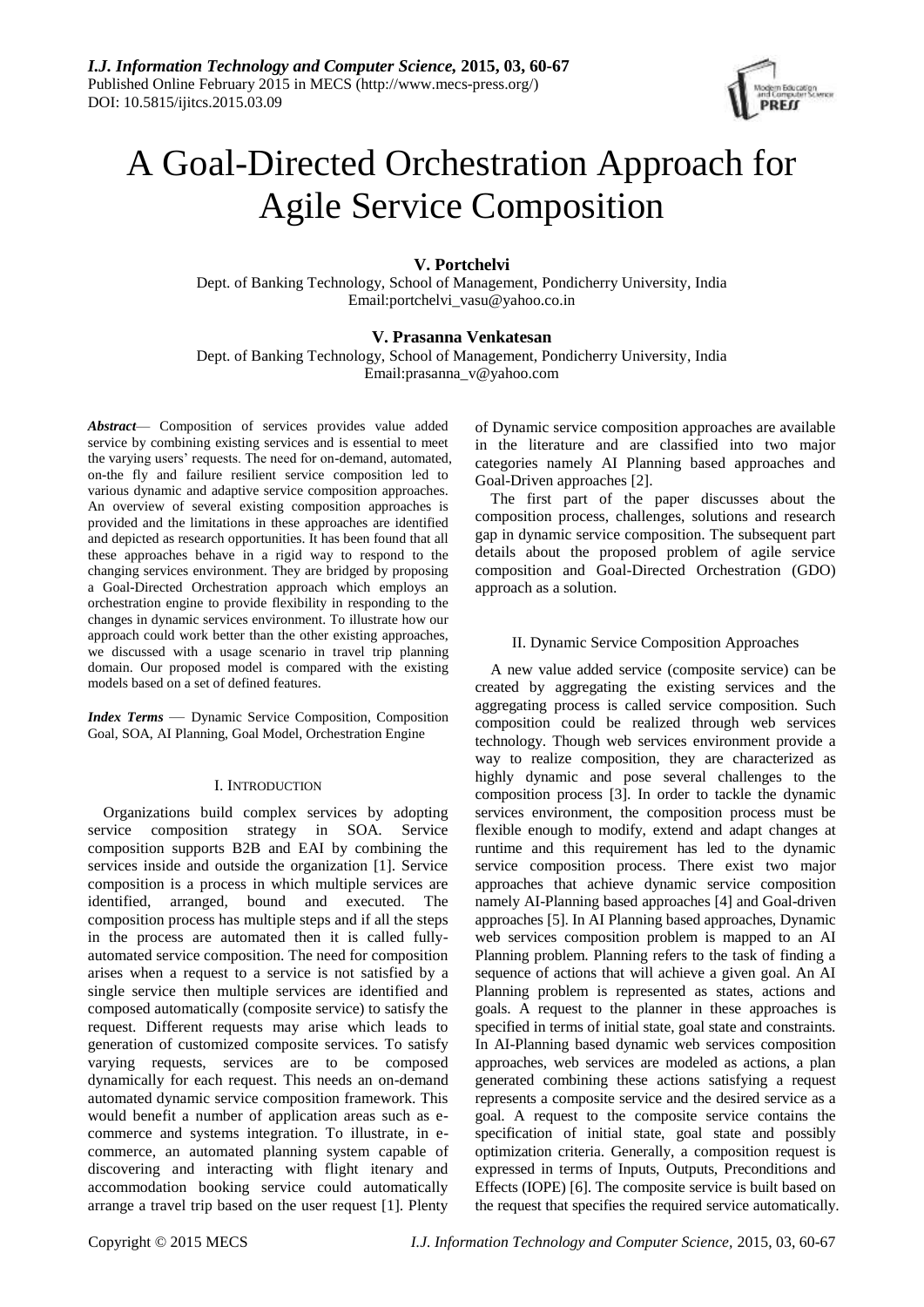In Goal-Driven approaches construction of customized composite service based on the request is reflected by the goal concept. The main element in these approaches is the concept of goal. A goal provides the necessary information to the intelligent mechanism for automated problem solving. A composition goal tries to capture the user's needs and analyze them to derive the requirements for the composition to be modeled. It carries all the required information for automated discovery, composition and execution of services [5]. For this to be made possible, the composition goal and services are to be described in semantic and machine understandable format. Then the composition goal is transformed into an appropriate combination of component web services.

## III. DYNAMIC SERVICE COMPOSITION PROCESS

Current research has given a view that the dynamic composition process has various stages in developing a composite service and has led to various approaches. This section discusses about the stages of composition process in the above mentioned two predominant approaches namely AI-planning based and Goal-driven approaches in detail.

# *A. AI-Planning Based Composition Process*

Most of the existing composition approaches consider composition as a multistage process [7]. Composition process involves three stages namely, composition request formulation, composition plan generation and composition plan execution and monitoring as shown in Fig 1. At stage 1, a request to construct a customized composite service is formulated. In AI-Planning based approaches, a request to composite service is specified in terms of Input, Output, Pre-conditions and Effects (IOPE).



Fig. 1. Stages of Composition Process (Offline composition)



Fig. 2. Online Composition process

These approaches mainly concentrate on finding a composition plan for a given request. It is difficult for the non-technical end-users to formulate a composition request at too low level.

At stage 2, based on the composition request/goal a composition plan with abstract services description is generated. In AI-Planning based approaches, this is done in two ways namely offline composition and online composition [7]. In offline composition as shown in Fig.

1, composition plan is generated without monitoring the execution. A complete plan is generated before it gets executed in the execution environment. An abstract composition plan is constructed with abstract service descriptions. The abstract services are bound to the concrete services in the execution stage and the plan is executed. The plan is generated completely before its execution at one shot [8]. In online composition as shown in Figure 2, a composition plan is generated by monitoring the execution and in this, planning and execution are interleaved. A composition plan is generated partially and it is executed and then it produces the next partial plan and executes. This is repeated until the goal is reached.

At stage 3, the composition plan is executed and monitored. As the web services environment is highly dynamic and volatile many new services may appear and existing services may withdraw. In offline planning, there is a possibility that the composition plan may fail in the execution stage because concrete services that match the abstract service descriptions in the plan may become faulty or unavailable due to this dynamic nature of the service environment.

This is tackled by replacing the faulty one with an alternate service in the execution stage. If the alternate services are not available for replacement then the plan fails and a request for new composition plan is passed to stage 2 from stage 3. This is called



Fig. 3. Failure Handling in Composition process

Re-planning for the same composition request. If there exists no plan to reach the request then a request to refine the user needs and preferences is passed to stage 1 from stage 2. This is depicted in Fig. 3. In online composition approaches, dynamic re-planning is done. In dynamic replanning, if the plan fails in stage 3 then stage 2 is informed to re-plan from the current state where the plan failed rather than from the scratch as done in the offline composition process. If there exists no plan to reach the request then a request to refine the user needs and preferences is passed to stage 1 from stage 2 [8]. This is depicted in Fig. 3.

## *B. Goal-Driven Composition Process*

These approaches mainly concentrate on the end-user side allowing them to specify their needs, preferences and constraints in a natural way. The concept of goal is used to abstract the technical details from the end-user. At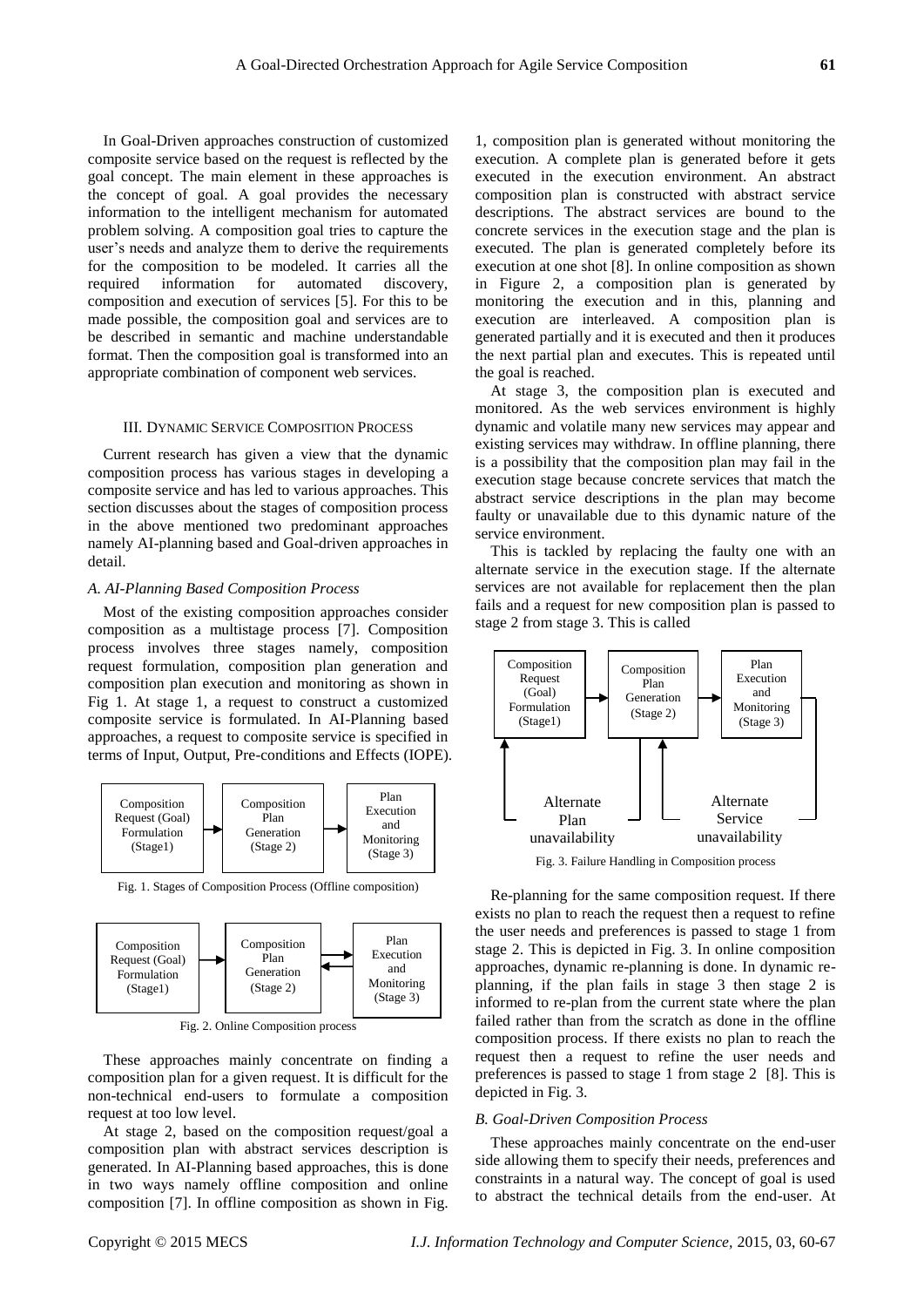stage 1 the Goal-driven approaches allow the specification of the composition request in terms of highlevel goals. Goal ontology is used to transform a goal expressed in natural language to a formal composition goal that is understood by the next stage in the process. At stage 2, a composition plan with abstract services description is elicited from the formal goal with the help of domain ontology and services ontology. At stage 3, concrete services are discovered and matched to the abstract service descriptions in the composition plan. The composite service is now ready to be executed with concrete component services in it. This is depicted in Fig. 4.

# IV. DYNAMIC SERVICE COMPOSITION ISSUES & **SOLUTIONS**

Though dynamic web service composition approaches construct the customized composite service based on the user request (goal) automatically and dynamically, they lack flexibility to deal with environment change. This is due to the reason that the environment where composition done is characterized by the following



Fig. 4. Composition process stages in Goal-Driven Approaches

 Web services environment (run-time environment) is highly open [3] i.e. new services may be registered and existing services may be withdrawn (adding or deleting services). They are created and updated (changing QoS properties of service) on –the- fly.

Limitation: Web services composed through off-line planning may fail due to the above reason.

Web services are huge in numbers [3].

Limitation: Scalability is the main issue for the composition process.

 Uncertain behavior of web services includes Nondeterministic (uncertainty in web service outcomes) and partial observability (internal state of a service is not seen) of the web services world [9].

Limitation: Composition process has to deal with incomplete information about the web services world.

• Changes in the needs of the end-users possibly mobile takes place [8].

Limitation: During the execution of composite service, context change is the major issue.

## *A. AI-Planning based Solution*

Various AI-planning based approaches are available to tackle the above mentioned major issues and they are as follow

- The drawback of Off-line planning is tackled by adapting the composition plan to the runtime environment by Rebinding, Re-planning from scratch, Dynamic Re-planning (Re-planning from the current state) – BDI Agents are also used  $[10]$ .
- Scalability issue is tackled by distributed planning and multi-agent systems (Team agents) [11].
- Uncertain behavior of web services is modeled by using a probabilistic variant of situation calculus and decision theoretic planners. Also by Extended Goal concept-Explicitly specifies the recovery goal [9].
- Context changes are tackled by dynamic re-planning.

#### *B. Goal-Driven Solution*

Existing goal–driven approaches mainly concentrate on allowing the systems to accept the user request from informal reality and transforming it into a formal one [12][13]. It enables the composition system to capture the user requirements expressed in real world terms (highlevel) and formulates a high-level goal from which service composition is elicited automatically. In [14][15][16] Goal-driven service composition is discussed. Each approach serves a specific purpose. In order to capture and express complex user requirements, the concept of goal is used in all these goal-driven approaches and various goal models are proposed to capture the functional requirements which state the functionality of the system to be, non-functional requirements that state how to keep the system on track in case of anomalies and requirements that enable the system to be self-adaptive. The goal models specify the user criteria in terms of goals by making the non technology users to express their requirements in an easier way (natural language). A Goal based service ontology and domain ontology are used to transform the goal expressed in natural language into formal goal. Goal models are built by extracting the goal from the user request and decomposing it into sub-goals and arranging them in a structure [17][18]. Using the goal model, composition process is elicited based on the determined sub goals and their relationships. Therefore the solutions provided in Goal-driven approaches try to address the problem of composition request formulation for nontechnical users and how to elicit composition of services from composition request and do not discuss about failure handling in all the stages of composition process.

# V. RESEARCH GAPS

Both the approaches are based on the goal-driven architecture. In AI-Planning based approaches, given an initial state, an explicit goal definition and a set of possible state transitions (actions), a planner can automatically synthesize a plan of actions that may achieve the goal. When related to web services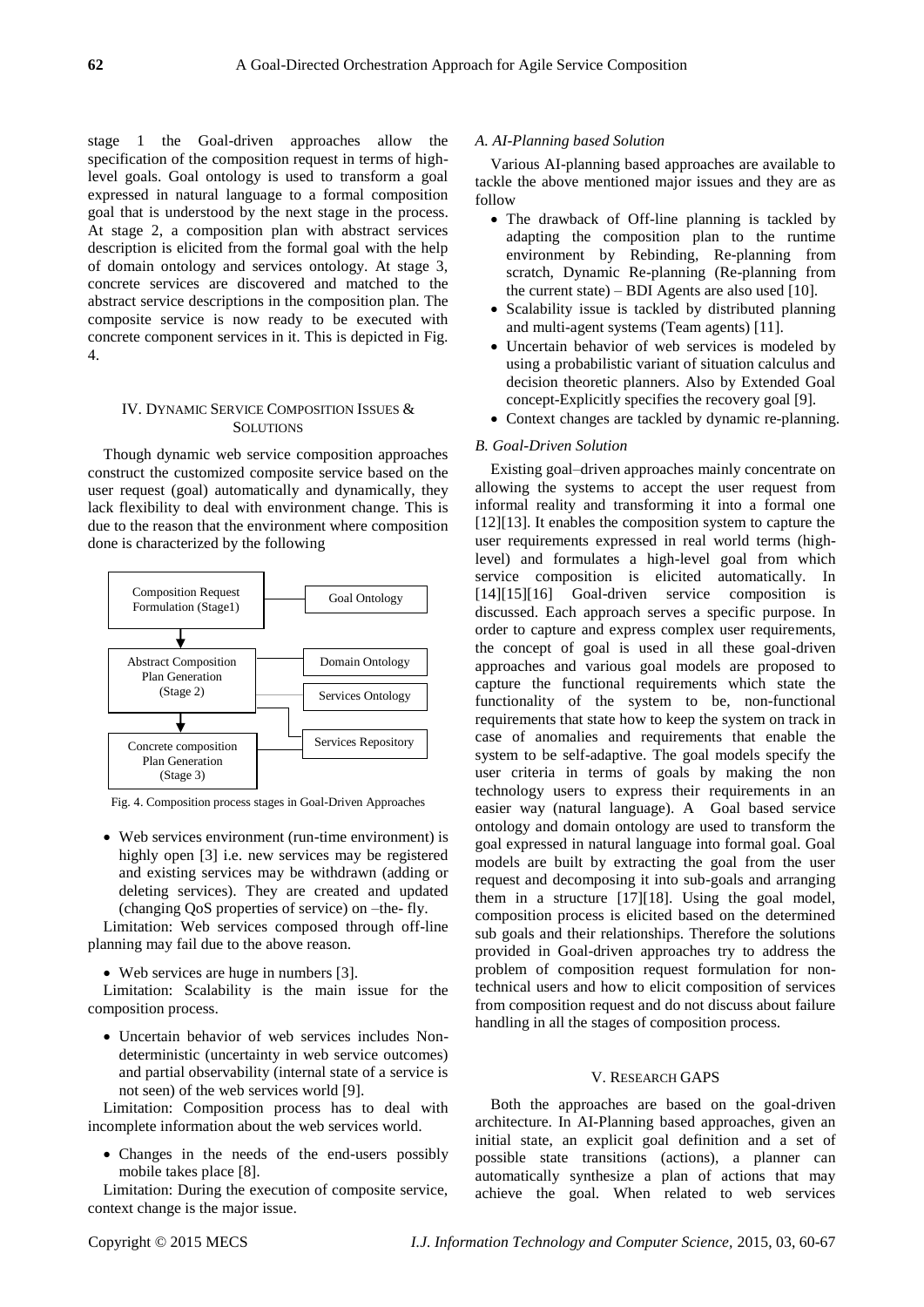composition web services are represented as actions and the desired composite service is represented by an explicit goal definition. Composition starts with explicit goal definition and Goal-oriented Action Planning (GOAP) takes place to choose right services for the composition [2][4][9]. There are many planners available in the literature to achieve composition. Each one address a specific factor which are listed below.

- Partial Observability As the internal status and variables of web services cannot be accessed, they are partially observable.
- Incomplete initial state description-In Web services composition domain, a complete initial state description cannot be maintained.

 Non-Deterministic behavior of web services i.e. web services operations may fail during execution time or yield unexpected results.

Goal-driven approaches concentrate much on bridging the gap between user's requirements expressed in real world business terms and services providers' description of services in technical terms. Though these approaches give much weights to the composition request formulation to support non-technical users to state their request in a natural way, they too concentrate on elicitation of service composition process to some extent [14][15][16][17][18][19].

| Table 1. Comparison of predominant dynamic Service composition approaches based on major dynamic service composition process stages with |
|------------------------------------------------------------------------------------------------------------------------------------------|
| challenges and features in each stage                                                                                                    |

| <b>Approaches</b>      |                                                                 |                                                       | <b>Service composition</b><br>request formulation                        |                                                                                  |                                                         |               |                     |                                                       | <b>Service composition Plan</b><br><b>Failure Handling</b> |                                                                       |           |                |
|------------------------|-----------------------------------------------------------------|-------------------------------------------------------|--------------------------------------------------------------------------|----------------------------------------------------------------------------------|---------------------------------------------------------|---------------|---------------------|-------------------------------------------------------|------------------------------------------------------------|-----------------------------------------------------------------------|-----------|----------------|
|                        |                                                                 |                                                       |                                                                          |                                                                                  | <b>Service</b><br>composition<br><b>Plan Generation</b> |               |                     | Composition<br>Plan<br>$(\text{stage } 2)$<br>failure |                                                            | Composition<br>Plan<br><b>Execution</b><br>(stage3)<br><b>Failure</b> |           |                |
|                        |                                                                 |                                                       |                                                                          |                                                                                  |                                                         |               | <b>Automated</b>    |                                                       |                                                            |                                                                       |           |                |
|                        |                                                                 |                                                       | Origin                                                                   | Availability<br>Model                                                            | On-demand                                               | $On$ -the-fly | creation<br>Process | discovery<br>Service                                  | Reported                                                   | Handled                                                               | Reported  | Handled        |
| AI Planning based      | Offline<br>Planners                                             | M.Pistore<br>& Traverso<br>$(2005)$ <sup>[9]</sup>    | User request in<br>Technical<br>terms                                    | <b>Extended Goal-</b><br>Model for<br>expressing<br>complex user<br>requirements | Y                                                       | Y             | Y                   | P                                                     | N <sub>D</sub>                                             | <b>ND</b>                                                             | Y         | Y              |
|                        | Online<br>Planners                                              | <b>BDI</b><br>Agents<br>& Team<br>agents<br>[10] [11] | <b>ND</b>                                                                | Desire /<br>Goal base                                                            | <b>ND</b>                                               | <b>ND</b>     | N                   | N                                                     | N <sub>D</sub>                                             | <b>ND</b>                                                             | Y         | Y              |
| Goal-Driven Approaches | Michael Stollberg<br>et al.(2006) [5]                           |                                                       | User request in<br>Non-technical terms                                   | GDO-Goal<br>Description<br>Ontology                                              | Y                                                       | Y             | Y                   | Y                                                     | <b>ND</b>                                                  | ND                                                                    | <b>ND</b> | N <sub>D</sub> |
|                        | Maja Vukovic<br>$(2007)$ [8]                                    |                                                       | User request is<br>captured thro his<br>context<br>(non-technical terms) | Context aware<br>goal Model                                                      | Y                                                       | Y             | Y                   | Y                                                     | Y                                                          | $\mathbf{P}$                                                          | Y         | Y              |
|                        | Dmytro Zhovtobryukh<br>$(2007)$ [14][17]                        |                                                       | User request in<br>Non-technical<br>terms                                | GDL4WSC                                                                          | Y                                                       | Y             | Y                   | Y                                                     | <b>ND</b>                                                  | <b>ND</b>                                                             | PD        | PD             |
|                        | Luiz Olavo Bonino<br>da Silva Santos<br>et al. $(2011)[15][16]$ |                                                       | User request in<br>Non-technical<br>terms                                | GSO-Goal<br>Service<br>Ontology                                                  | Y                                                       | Y             | Y                   | Y                                                     | <b>ND</b>                                                  | <b>ND</b>                                                             | PD        | PD             |
|                        | Seheon Song<br>et al.(2013)[20]                                 |                                                       | User request in<br>Non-technical<br>terms                                | Goal based<br>service model                                                      | Y                                                       | Y             | Y                   | Y                                                     | <b>ND</b>                                                  | <b>ND</b>                                                             | PD        | PD             |

Y-Done; N-Not Done; P- Partially Done; PD-Partially Discussed; ND-Not Discussed.

An overview of the existing approaches with its composition process stages is given in table 1. Based on the details given in table 1, it is clear that AI Planning based approaches tried to focus on service composition generation, execution and failure handling for the user request specified in technical terms. These approaches try to generate on-demand, on-the-fly, automated service composition and handles the composition failures to

some extent. They attempt to tackle the dynamics of services environment during service composition plan generation stage. Whereas Goal-driven approaches try to focus on composition request formulations for user's requests specified in non-technical terms and generate a composition plan which is ready to be implemented without stating anything about composition execution and failure handling. It shows that much of the work has been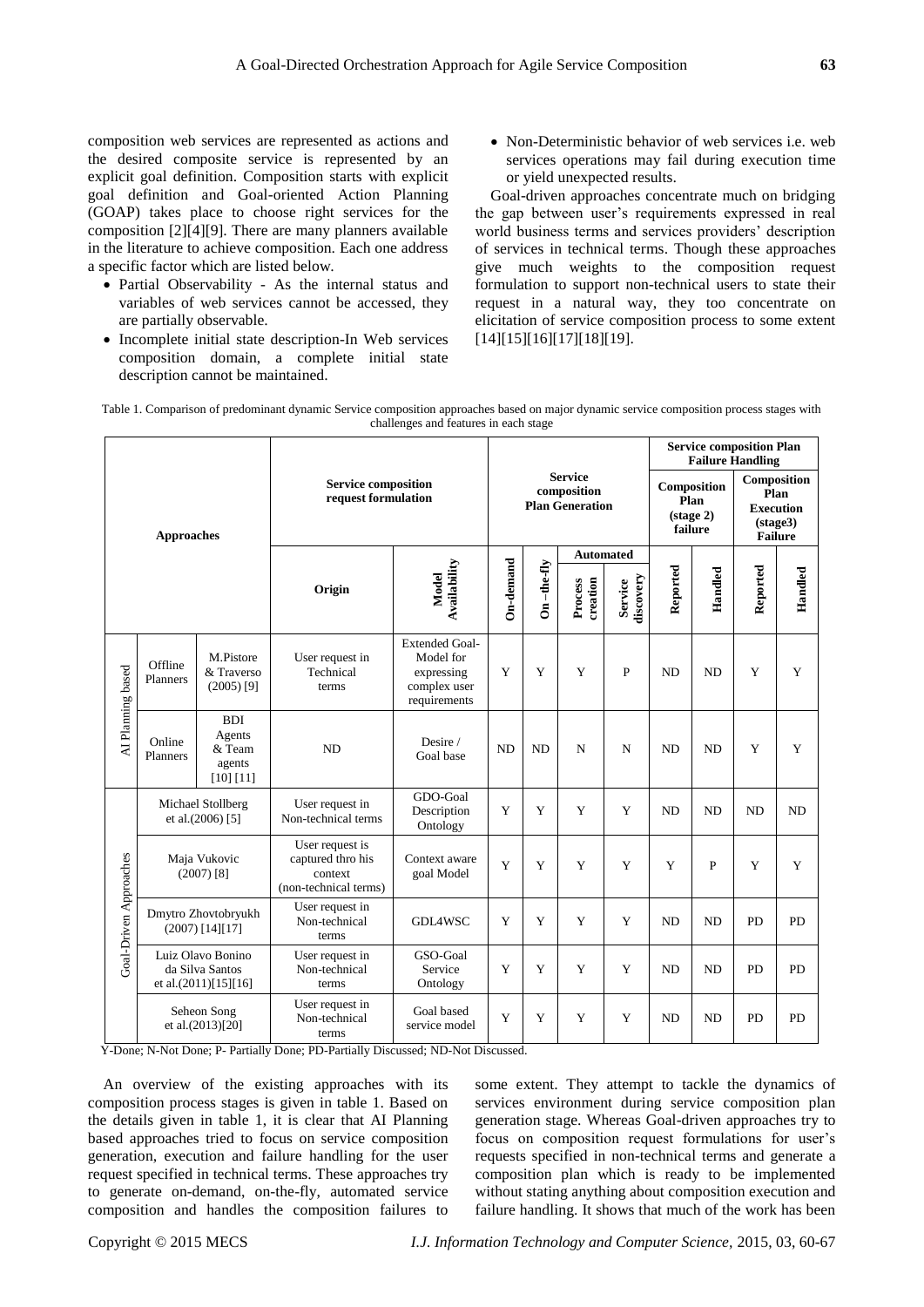done in generating an on-demand, on-the –fly, automated service composition rather than fault tolerant service composition. Although much work had been done to handle composition execution failure, only a few had tried to report and handle composition failure for a user request. This definition of dynamic service composition in these approaches seems to be too primitive and it is not sufficient to describe dynamism in all stages of services composition. The definition of dynamism is incomplete without reporting and handling the composition request failure automatically and on-the fly. Therefore a detailed study on various dynamic service composition approaches is done and the definition of the term is found and tabulated in table 2. The tabulation shows that most of the research work uses the term dynamic to define the on-demand, on-the-fly, automated service composition process. It is observed from the table that the generic term dynamism is used in service composition plan generation stage and is extended with the term adaptability [20][21] in case of service composition execution failure handling. Only few approaches tried to extend the term dynamism

with the term flexibility in case of composition request failure handling.

#### VI. PROPOSED PROBLEM

It is understood that service composition is not flexible because of the distributed, openness and dynamic nature of services and it is error prone. Though few approaches had worked on flexible service composition, we find that there is still a plenty of room is available to improve the existing approaches and/or to propose a new approach for efficient flexible service composition. Therefore it is required to find an approach that could make the service composition highly dynamic, adaptive and flexible and could be termed as agile service composition. Our aim is to propose an approach that provides a high-level of dynamism in composition plan generation, adaptiveness in handling composition plan execution failure and flexibility in handling composition failure / composition request failure.

Table 2. Details of the terms dynamic, adaptive and flexible defined in service composition approaches

| <b>Existing</b><br>Approaches             | <b>Defines</b>              | <b>Parameters</b>                                                                                    | Composition<br>process stages        | * Research<br>strength |
|-------------------------------------------|-----------------------------|------------------------------------------------------------------------------------------------------|--------------------------------------|------------------------|
| $[8]$ [9]<br>[14][15]<br>[16][17]<br>[20] | Dynamic                     | On-demand                                                                                            |                                      | High                   |
|                                           |                             | On-the-fly                                                                                           | Composition Plan generation          |                        |
|                                           |                             | <b>Explicitly Automated</b>                                                                          |                                      |                        |
| $[8][9]$<br>[10][11]                      | <b>Adaptive or Reliable</b> | On-the fly                                                                                           | <b>Composition Execution</b>         |                        |
|                                           |                             | <b>Explicitly Automated through Goal-driven</b><br>(user requirements driven) or user Context-driven | Failure handling stage               | Medium                 |
| $^{[8]}$                                  | Flexible                    | On-the fly                                                                                           | Composition Failure handling stage / | Low                    |
|                                           |                             | <b>Explicitly Automated</b>                                                                          | Composition request failure handling |                        |

\*Research strength is measured by No. of Research Works done so far.

## VII. PROPOSED SOLUTION

Hence our work is to propose an approach for agile service composition. Our approach proposes and builds a composition engine that captures the request from nontechnical end users at high-level and builds an agile service composition. It uses the principle of abstraction and refinement to direct the service composition process end to end seamlessly from stage1 to stage3. A proposed model of Goal-Directed Orchestration engine is shown in Figure 5. The model consists of various components that each one does a specific function in the composition process.

The detailed description of the model is given below.

User Request: User's requirements such as functional requirements, preferences and constraints are obtained. These requirements are given as inputs to the engine.

Abstract Goal Formulator: User's requirements are captured through a goal model and allow the users to specify a top-level request or a low-level request. The top-level request is captured as a high-level goal and then decomposed into sub-goals which are arranged in a hierarchical tree structure. The high-level goal and subgoals are modeled as abstract goals. The abstract goal tree consists of abstract high-level goal at the top-level and means goals at the intermediate levels and end goals at the leaf levels.

Concrete goal Formulator: The concrete goal tree is generated by instantiating the abstract goal tree with concrete values that are provided by users' requirements and domain knowledge.

Abstract Task Formulator: It formulates the abstract task from the abstract goal by mapping the goal to task using goal-task ontology and domain knowledge.

Concrete Task Formulator: It formulates the concrete task by mapping the concrete goal to the corresponding concrete task and by instantiating the abstract task with the values obtained from users' requirements, domain knowledge and service discovery engine.

GDO Process: User request for service is given to the engine and the composition request generator generates an abstract goal tree and concrete goal tree. The Abstract goal tree is mapped to abstract task tree and the concrete goal tree is mapped to the concrete task tree and thereby a composition plan is generated with abstract service descriptions. If services are not available to construct a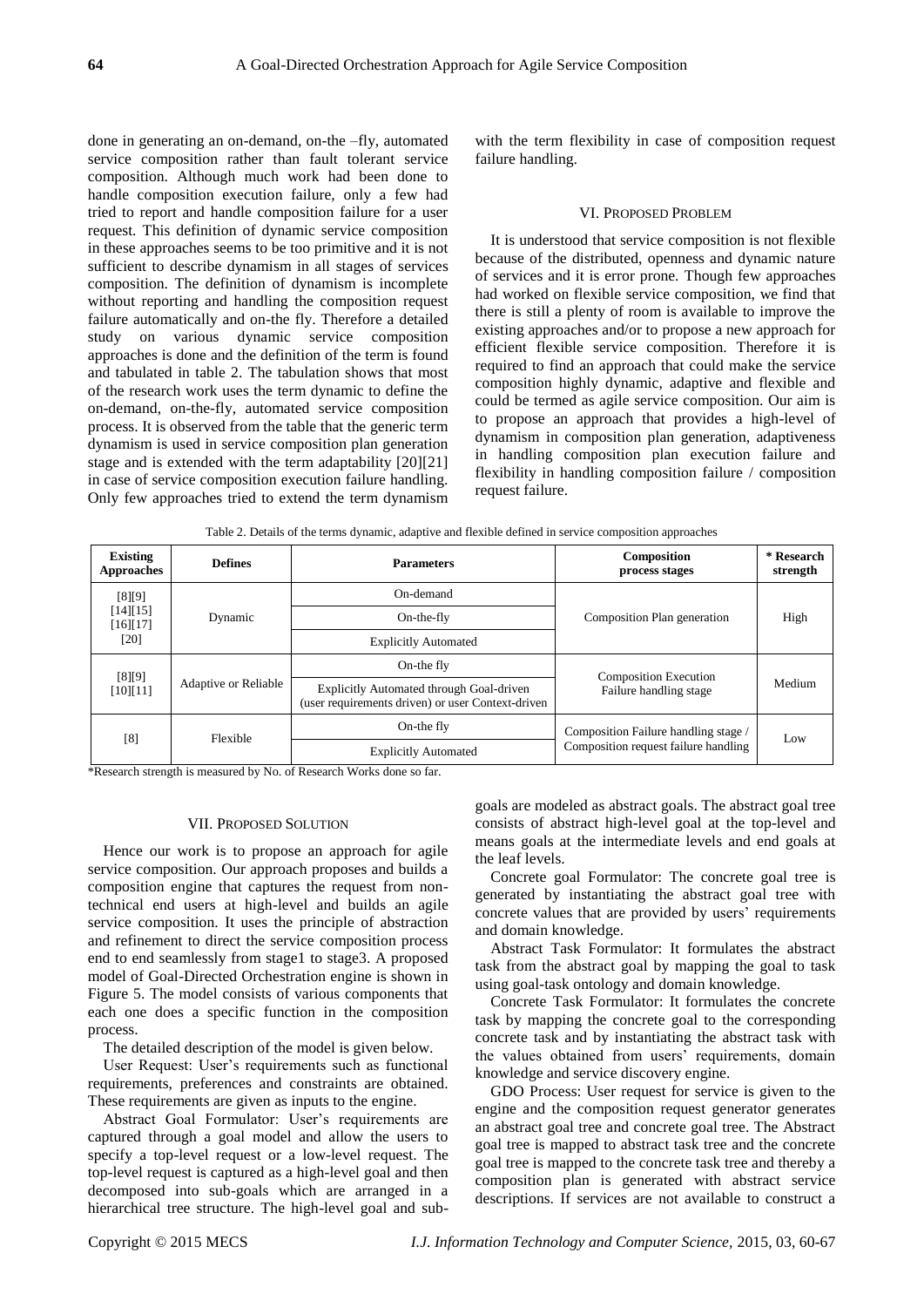composition plan then the goal cannot be achieved and it leads to goal failure. This failure is reported back to the composition requestor and an alternate sub-goal for the failed sub-goal is found and given to the composition plan generator. Thus our approach reports the failure of goal and handles it by alternate sub-goal.

## VIII. USAGE SCENARIO

To illustrate how the proposed approach can handle composition request failure, this section introduces the following scenario in the scope of a travel trip planning domain [22]. Travel trip plans are built



Fig. 5. A proposed model for GDO engine

based on varying travel requests. Eg. Users request may include flight booking, hotel booking and car rental while others may include only flight booking and hotel booking. Our approach tries to capture the user request at high-level with preferences and constraints. Eg. Plan a trip from source to destination with medium cost. The high-level request is transformed into an abstract goal tree with AND/OR sub-goals and alternate sub-goals. For eg. Plan a trip abstract goal is decomposed into plan a transport, plan an accommodation and plan a local transport sub-goals. The top-level goal and its sub-goals are abstract and they are made concrete based on the source and destination of a trip. If the source is Pondicherry and Destination is Chennai then the abstract sub-goal Plan a transport is made concrete such as Plan a bus, Plan a train, Plan a flight, Plan a car. Therefore the sub-goals are made concrete and these provide a source for alternatives if the user request fails for one. Then the concrete sub-goal Plan a bus is mapped to a concrete task book a bus. The task is fulfilled by the service if it is available and the task fails if service is unavailable. Service unavailability leads to task failure which in turn leads to goal failure. Our approach handles this situation by replacing the sub-goal, plan a bus by an alternative sub-goal plan a train or plan a flight or plan a rental car. Thus our approach uses the principle of abstraction and refinement to handle the failure during composition plan generation.

#### IX. DISCUSSION

Our model provides a solution to agile servicecomposition by proposing a GDO engine. The proposed model in our approach is detailed above and it is compared with the models present in other approaches based on a set of features. The set of features used for comparison is not exhaustive but are necessary. They are found by having a detailed study on the composition request formulation and reformulation process. The identified features are abstraction level in user request, mapping of user request to goal, model for mapping, goal structure and goal reformulation process.

The features are explained in detail as below

Level of Abstraction in user request: A user can be allowed to specify his request at high-level (coarsegrained) or low-level (fine-grained). The level of abstraction in user request is mentioned as HIGH or LOW.

User request to goal mapping: This is required to identify which level of request is mapped to which type of goal. The values could be mentioned as LOW Level of request is mapped to task goal and HIGH level of request is mapped to Goal and sub-goals.

Mapping Process Model: This is required to identify whether the mapping is predefined and static or generated on-the-fly.

| <b>Approaches</b>         | <b>Level of Abstraction</b><br>in user request | User request to<br>goal mapping | <b>Mapping Process Model</b> | <b>Goal Structure</b>        | Composition request / goal<br>reformulation Process |
|---------------------------|------------------------------------------------|---------------------------------|------------------------------|------------------------------|-----------------------------------------------------|
| AI Planning based         | Fine grained (LOW)                             | Task goal                       | Predefined                   | Extended goal                | Goal-driven                                         |
| Goal-driven<br>Approaches | Fine grained $\&$<br>Coarse grained            | Task goal                       | Generated on the fly         | Goal-means<br>ends Hierarchy | Goal-driven $&$<br>context driven                   |
| Goal-directed<br>Approach | Fine grained $\&$<br>Coarse grained            | Goal and<br>means goals         | Generate on the fly          | Goal-means<br>goal Hierarchy | Goal-directed                                       |

Table 3. Comparison of GDO approach with AI-Planning based and Goal-Driven approaches

Goal Structure: Task goals or High-level goals (and/or its sub-goals) are arranged in a structure namely

sequential and hierarchical structure to capture and represent simple and complex user request respectively.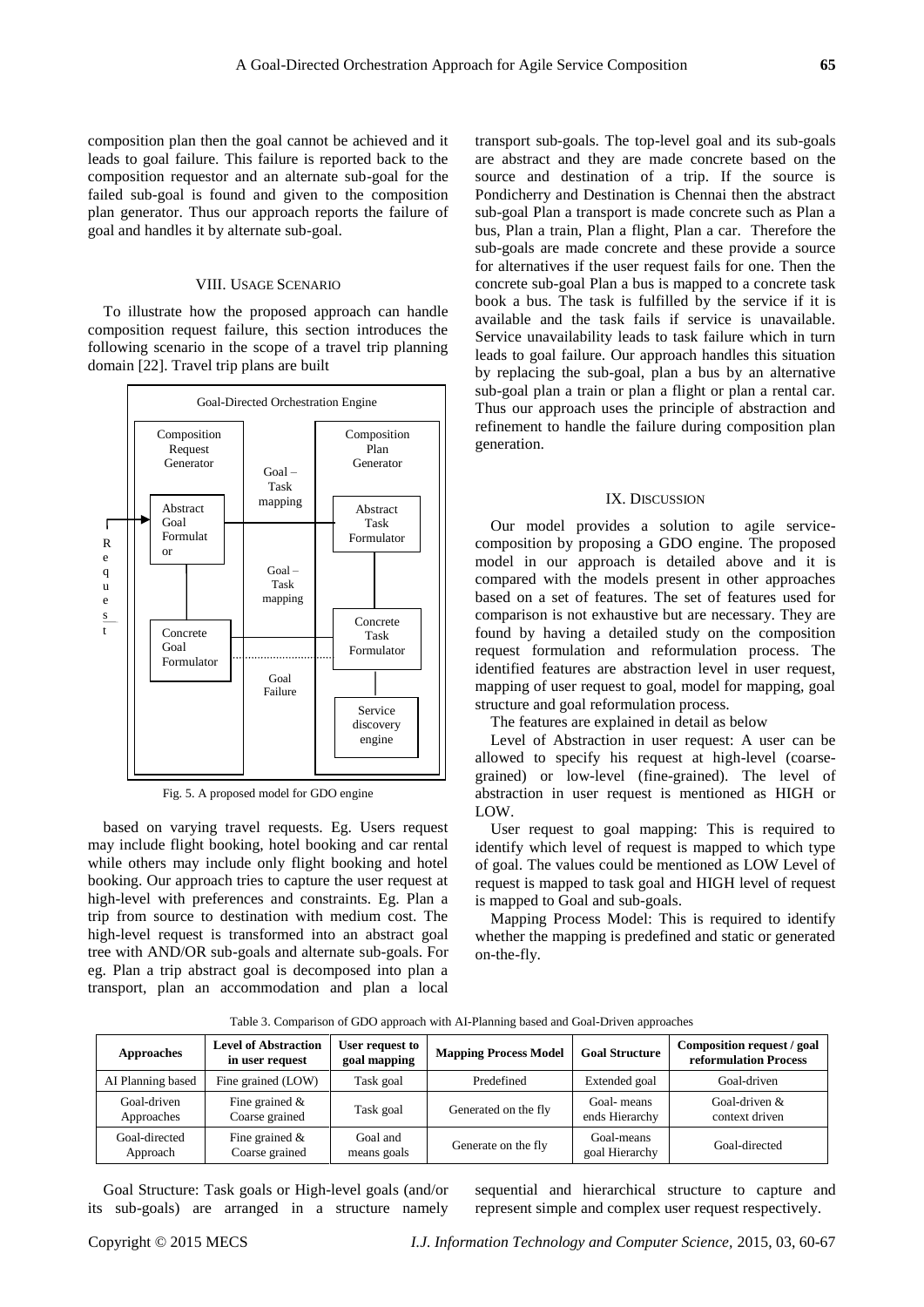Composition request/goal reformulation Process: This deals with monitoring composition request/goal failure and reformulating the user request by user-driven (manual), Goal-driven (automated but predefined), user context driven (automated and dynamic by varying user context) and goal-directed (our approach). The comparison among the three approaches based on these features is listed in table 3.

The comparison shows that our approach handles composition request failure autonomously through the concept of goal and goal-directedness. Our approach is better than other approaches in satisfying coarse grained requests automatically and in handling request failure flexibly without the intervention of user.

## X. CONCLUSION & FUTURE WORK

In this paper we have investigated the notion of dynamic service composition by focusing on the dynamic service composition process, approaches, issues and solutions. The research gaps are identified and the need for agile service composition approach is understood. Goal-directed approach has been proposed to provide agile service composition. Our approach is proposed with an aim that it provides a flexible response to changes. It includes an agile goal model which is highly resourceful and quickly adaptable to dynamic services environment. Thereby the service composition process is made flexible and adaptable to changing services world. An abstract goal model incorporated into the Goal-Directed orchestration engine has been proposed in this paper and formalizing this model is our future work. The significance of our work is shown by illustrating with a usage scenario trip planning in travel domain.

#### **REFERENCES**

- [1] Koehler, J., and B. Srivastava, "Web service composition current Solutions and open problems.",*In Proceedings of the ICAPS 2003 Workshop on Planning for Web Services,*  pp. 28–35, 2003.
- [2] V. Portchelvi, V. Prasanna Venkatesan, G. Shanmugasundaram, "Achieving Web services composition – A Survey", *In SAP publishing, Software Engineering,* 2012 2 (5). doi: 10.5923j.se.20120205.03
- [3] S. Dustdar, W. Schreiner, "A survey on web services composition", *Int. Journal of Web and Grid Service,* vol. 1, no.1, pp. 1–30, 2005.
- [4] Rao, J., and X. Su., "A survey of automated web service composition methods", *In Proceedings of the First International Workshop on Semantic Web Services and Web Process Composition*, SWSWPC 2004.
- [5] Michael Stollberg et al., "Deliverable: WP3: Service Ontologies and Service Description D3.10 Goal Description Ontology", *Project Title: Data, Information and Process Integration with Semantic Web Services*,July 10, 2006.
- [6] Dominik Kuropka, Anja Bog, and Mathias Weske," Semantic Enterprise Services Platform: Motivation, Potential, Functionality and Application Scenarios", *EDOC*, page 253-264. IEEE Computer Society 2006.
- [7] Vikas Agarwal, Girish Chafle, Sumit Mittal, Biplav Srivast ava, "Understanding Approaches for Web Service Composition and Execution", *in Proceedings of First Bangalaore Annual Compute conference*, Article no. 1, 2008.
- [8] Maja Vukovic, "Context-aware Service Composition", *Technical Report UCAM* –CL-TR-700 , ISSN 1476-2986, 2007.
- [9] M. Trainotti, M. Pistore, G. Calabrese, G. Zacco, G. Lucchese, F. Barbon ,P. Bertoli, and P. Traverso, "ASTRO: Supporting Composition and Execution of Web Services", *in Proc. of ICAPS,* 2005.
- [10] LI Huan, QIN Zheng, YU Fan, Qin Jun, YANG Bo, "Automatic Semantic Web Service Composition via Agent Intention Execution in AgentSpeak", *International Conference on Web Intelligence, IEEE/WIC/ACM,* 2007.
- [11] [Xiaocong Fan,](http://www.bibsonomy.org/author/Fan) [Karthikeyan Umapathy,](http://www.bibsonomy.org/author/Umapathy) [John Yen,](http://www.bibsonomy.org/author/Yen)  and [Sandeep Purao,](http://www.bibsonomy.org/author/Purao) ["An Agent-Based Approach for](http://www.bibsonomy.org/bibtex/f28f1c8b52866e1d1628ae2839f35b31)  [Interleaved Composition and Execution of Web](http://www.bibsonomy.org/bibtex/f28f1c8b52866e1d1628ae2839f35b31)  [Services",](http://www.bibsonomy.org/bibtex/f28f1c8b52866e1d1628ae2839f35b31) *ER, volume 3288 of Lecture Notes in Computer Science*, page 582-595. Springer, *(*2004*)*
- [12] Kangkang Zhang, Qingzhong Li, Qi Sui, "A Goal-driven Approach of Service Composition for Pervasive Computing", *1st International Symposium on Pervasive Computing and Applications*, 2006.
- [13] Yoo-mi Park et al., "Semantic Web Service Processes Enabling Goal-Driven Application Creation", *15th International conference on Intelligence in Next generation Networks*, 2011
- [14] Dmytro Zhovtobryukh, "A Petri Net- based Approach for Automated Goal-Driven Web Service Composition", *SIMULATION*, Vol. 83, No. 1, 2007.
- [15] Luiz Olavo Bonino da Silva Santos et al., "Towards a Goal-Based Service Framework for Dynamic Service Discovery and Composition", *Sixth International conference on Information Technology: New Generations*, 2009.
- [16] Luiz Olavo Bonino da Silva Santos et al., "Towards a Conceptual Framework to Support Dynamic Service Provisioning for Non-Technical Service Clients", *Journal of Software*, Vol.6, No. 4, April 2011.
- [17] Manshan Lin et al., "Goal Description Language for Semantic Web Service Automatic Composition", *Proceedings of the 2005 Symposium on Applications and the Internet*, SAINT'05.
- [18] Tomas Olsson et al., "Goal Refinement for Automated Service Discovery", Service Computation 2011: The Third International Conferences on Advanced service Computing 2011
- [19] J.L. Hainaut et al., "GOORE: Goal-Oriented and Ontology Driven Requirements Elicitation Method", *ER Workshops 2007, Springer-Verlag Berlin Heidelberg, LNCS 4802*, pp 225-234, 2007.
- [20] Seheon Song, Seok-Won Lee, "A goal-driven approach for adaptive service composition using planning", Mathematical and Computer Modeling, Volume 58, Issues 1–2, July 2013, Pages 261-273, 2013.
- [21] Luciano Baresi and Liliana Pasquale, "Adaptive Goals for Self-Adaptive Service Composition", *IEEE conference on Web services,* 2010.
- [22] Shirin Shorabhi, "Web Service Composition via Generic Procedures and Customizing User Preferences", *International Semantic Web Conference, volume 4273 of Lecture Notes in Computer Science, page 597-611. Springer, 2006.*